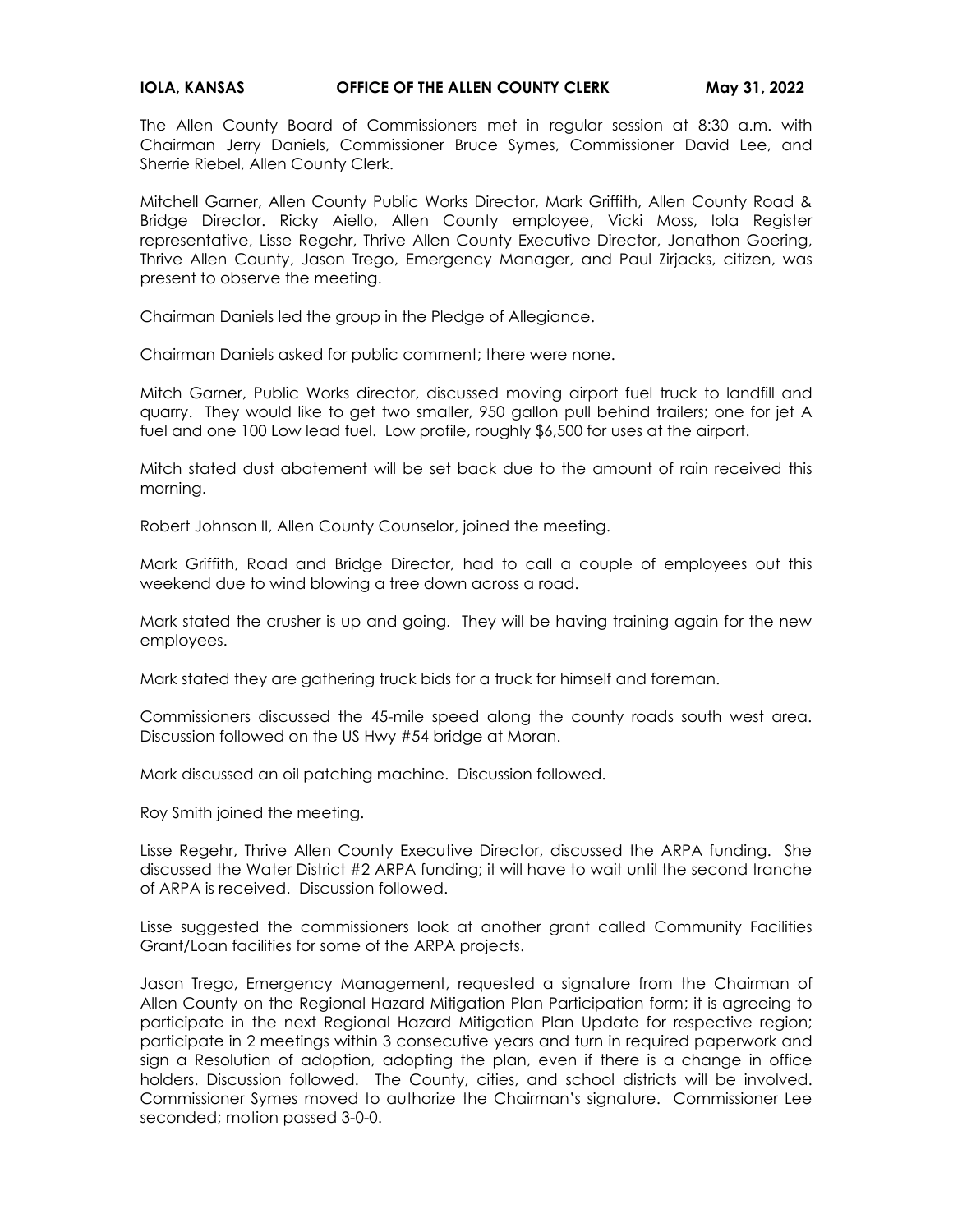## Regional Hazard Mitigation Plan Participation

| <sub>County</sub> Allen                         | Jurisdiction County |                           |
|-------------------------------------------------|---------------------|---------------------------|
|                                                 |                     | (school, city, REC, etc.) |
| Point of Contact Name Jason Trego               |                     |                           |
| Phone 620-365-1437 (office) 620-228-1942 (cell) |                     |                           |
| Email jtrego@allencounty911.org                 |                     |                           |
| Address 410 N State St Iola, KS 66749           |                     |                           |

By completing the form and submitting, our jurisdiction understands the following requirements for updates occurring across calendar years 2023 - 2026 by region:

- . Participate in the next Regional Hazard Mitigation Plan Update for respective region,
- Attend two meetings and turn in the required paperwork, and
- Sign a resolution of adoption, adopting the plan, even if there is a change in office holders.

## Authorized Representative of Jurisdiction

(Examples of an Authorized Representative - Superintendent, General Manager, City Supervisor, Mayor) larry Daniele

| Name<br>JULY DAILICIS                           |                 |
|-------------------------------------------------|-----------------|
| Board of County Commission Chairman<br>Title    |                 |
| Signature                                       | Date 05/31/2022 |
| County Emergency Manager<br>Name Jason<br>rego. |                 |
| Signature                                       | Date 05/31/2022 |

Jason updated the commission on the incoming projected weather.

Mark reported the Road and Bridge, Quarry, Special Bridge went to 10 hours days. Mitch stated they are looking for another part time person for Noxious Weed. Discussion followed.

Arlyn Briggs, Anderson County citizen, discussed applying for a job in the jail kitchen. He stated they sign was still up and he didn't get a call. He requested the sign be taken down.

Carol Olson, Allen County Multi Agency Team (ACMAT) representative, requested permission to use the courtyard August 4, 5:30 to 7:00 p.m. for Family Fun Night. Everything is free…information or goodies. Promotes family safety. Commissioners agreed and encouraged her to work with Ron Holman, Allen County House and Grounds Director.

Commissioners recessed until canvas for the USD #258 Special School Bond Election at 9:30 a.m.

Bob Franklin, citizen, joined the meeting.

Chairman Daniels opened the USD #258 Special Bond Election Canvas at 9:30 a.m. Sherrie reported only one ballot had been received Wednesday, none Thursday or Friday of last week. There were 4 Provisionals, only one qualified to be counted. The election results did not change. Sherrie reported the final as 256 Yes and 125 No's.